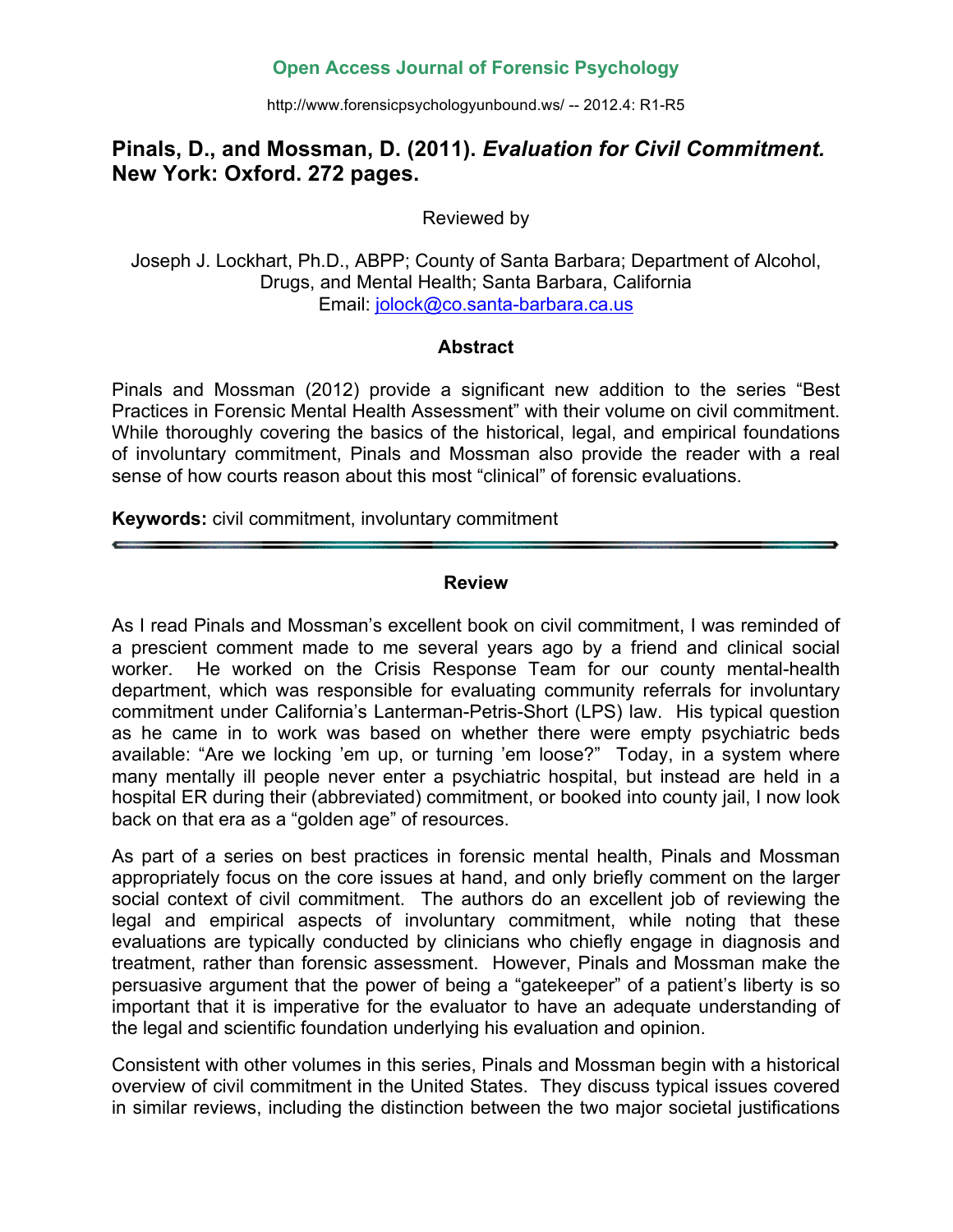for commitment; *i.e.,* they contrast "police powers" (for those who present a danger to themselves or others) with *parens patrie* (the need of the State to care for those who cannot care for themselves). We also learn the origin of the term "ship of fools," (which sailed from port to port in early America, collecting and transporting the mentally ill).

Their legal overview begins with the case of *Oakes* (*Matter of Oakes, 1845*), wherein Mr. Oakes was committed to McLean Asylum for a relationship he developed with a woman of "unsavory character," Sarah Jane Neal, while his wife lay dying. Pinals and Mossman extensively discuss the case of *Lessard v. Schmidt* (1972), rightly describing it as a "watershed" point in American civil commitment, and the impetus for national change (including passage of California's LPS Act). In the *Lessard* decision, the U.S. District Court ruled that examinees in commitment proceedings have multiple rights, including rights to representation, Fifth Amendment-type warnings, and a burden of proof beyond a reasonable doubt. [E. Fuller Torrey conducts a contemporary interview with Alberta Lessard in his critical review of current civil commitment practices, "The Insanity Offense."]

Beginning with *Lake v. Cameron* (1966; commitment must take place in the least restrictive alternative) up to *Heller v.* Doe (1993; differential standards of proof upheld for commitment of mentally retarded vs. mentally ill patients), the authors discuss modern landmark cases in civil commitment, ending with a table of pertinent cases containing thumbnail descriptions. These provide a summary overview of the applicable case law, which in itself makes the volume a handy resource for those preparing for board certification in forensic psychology or psychiatry.

Moving on to a discussion of the empirical research examining civil commitment, Pinals and Mossman touch briefly on the sea change which has occurred since 1970 in terms of the number of public psychiatric beds available, and the increasing proportion of state beds being primarily for forensic, rather than clinical, patients. They review available studies on clinical decision making in commitment determinations (including one study in which the clinician's recent propensity to commit, the clinical setting, and bed availability were more important in the commitment decision than any patient characteristic).

The book's next section examines preparation for and conduct of the evaluation. Here, Pinals and Mossman rightly stress foundational ethical issues such as providing appropriate notification and consent to the examinee as well as the importance of obtaining and notifying collateral sources. The authors provide a helpful template and suggestions for conducting the examination, including a checklist for possible sources of collateral information. I would have appreciated a bit more discussion of this topic since, given the limited time available for commitment evaluations, it is essential to avoid a confirmatory bias, *i.e.,* seeking information which supports the clinician's assumptions. It is just as important to seek counterfactual information (particularly when deciding not to commit).

As they move from data collection to interpretation, Pinals and Mossman go to great lengths to provide a sense of how Courts reason about civil commitment, including legal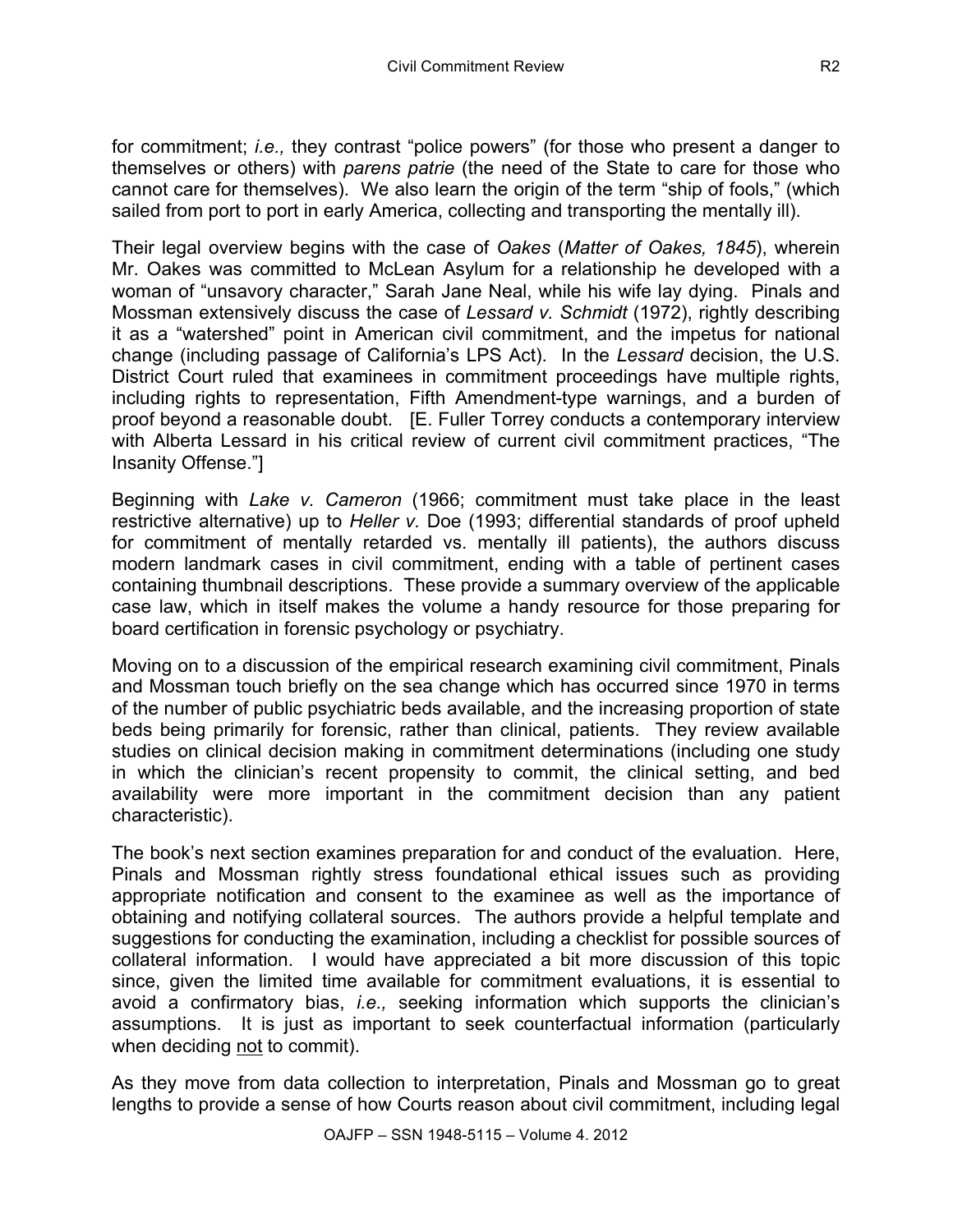definitions of mental illness from various states as well as differing definitions of dangerousness and grave disability. This approach seems particularly well suited in conveying the forensic "mindset" to readers who are predominately practicing clinicians. The take-home message should be familiar to most forensic evaluators: courts are not constrained by the DSM-IV's definitions of mental disorders and define risk primarily in terms of **behaviors** from the client's **present** or recent **past**, not from actuarial riskassessment instruments (ARAIs) or general risk factors.

Pinals and Mossman do include a section on structured risk assessment and review the utility of several instruments (e.g., the HCR-20, COVR, BPRS, etc.) in the context of civil commitment. While their discussion provides a fairly extensive overview of the different measures, the authors wisely acknowledge that most clinicians will not have time to routinely use these tests in their evaluations.

Similarly, Pinals and Mossman provide helpful, **brief** forms which the clinician can use to gather data, to explicitly guide their reasoning in a particular case [*a la* Grisso's (2003) competency assessment model], and to structure their presentation to the trier of fact. Like the case-law thumbnails, they are worth the price of the book.

Finally, the authors include several brief and entertaining vignettes which cover more complex or "marginal" commitment scenarios, including intoxication, HIV-positive status, and "low-level" violence. These vignettes are fairly unusual in that they are modeled on actual court decisions, and the Court's **legal** reasoning (which is frequently different from the mental-health expert's **clinical** reasoning) provides a cautionary tale regarding the distinction between forensic and clinical approaches to evaluations.

If this book has any significant limitations, I would say they arise because it is exactly what it claims to be: a manual of "best practices," rather than a discussion of the current **practice** or **function** of civil commitment or a **judgment** of its effectiveness or appropriateness. The landscape of civil commitment has changed dramatically over the past few decades to the extent that many, perhaps most, patients who might have been committed before are now treated in ERs, jails, or left untreated. It is difficult to believe that only 40 years have passed since Rosenhan's (1973) study, where patients could be hospitalized for several weeks on the basis of hearing "hollow" or "thud."

While Pinals and Mossman do not comment extensively on the impact of these trends on society, the reader who is interested in a more complete discussion can read Susan Stefan's (2006) or E. Fuller Torrey's (2008) book on the topic. Stefan provides an extensive review and discussion of the national trend toward treating increasing numbers of psychiatric patients in the ER, along with potential solutions. In his book, "The Insanity Offense," E. Fuller Torrey argues strenuously that the pendulum against commitment has swung too far, allowing many of the most dangerous or seriously mentally ill to remain untreated in the community. Together, these books provide important perspectives in obtaining a more comprehensive understanding of social and fiscal influences driving commitment practices, and their possible societal impact.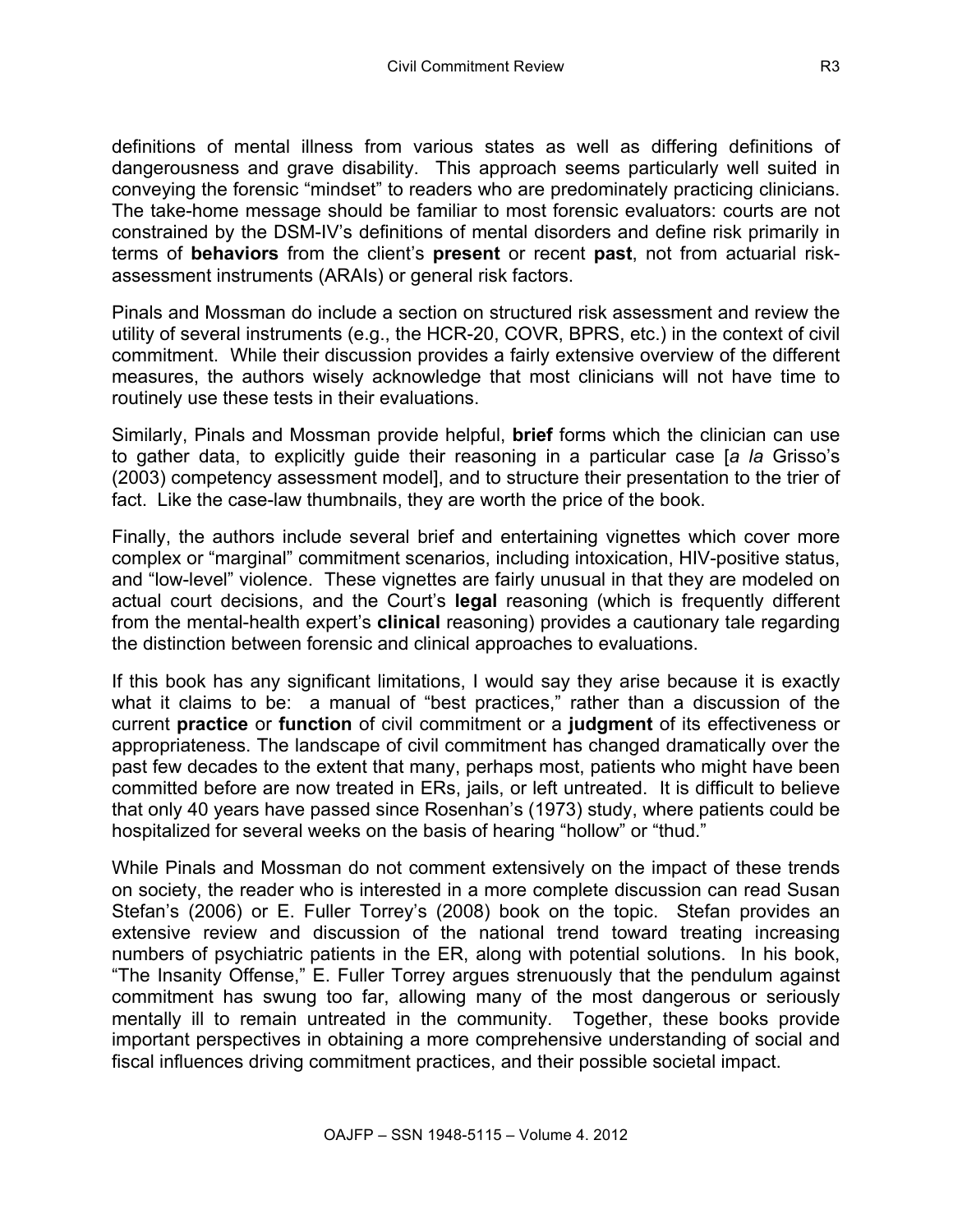As a personal example of the schism that sometimes exists between theoretical vs. real-world events, Pinals and Mossman spend nearly a third of their book discussing completing the commitment report, providing the Court with useful information, and preparing to testify effectively. Yet in California, because there is no judicial review during the first 72 hours of a civil "hold," such safeguards do not apply to the substantial proportion of patients who are released within three days and are therefore deprived of liberty without legal oversight. While I wholeheartedly recommend this book for those who conduct civil-commitment assessments, I can't help but sometimes wish for the good old days when we had the (occasional) option with patients of "letting 'em in." Far too often, the only question today seems to be how we can keep mentally ill patients "out" of our increasingly scarce psychiatric beds.

### **Acknowledgements**

Thanks to Gordon Zilberman, Ph.D., ABPP, for his helpful comments on a draft of this review, and to Judge Rogelio Flores, who understandably questioned my sanity when I referred to mental health professional as the "guardians" of normality.